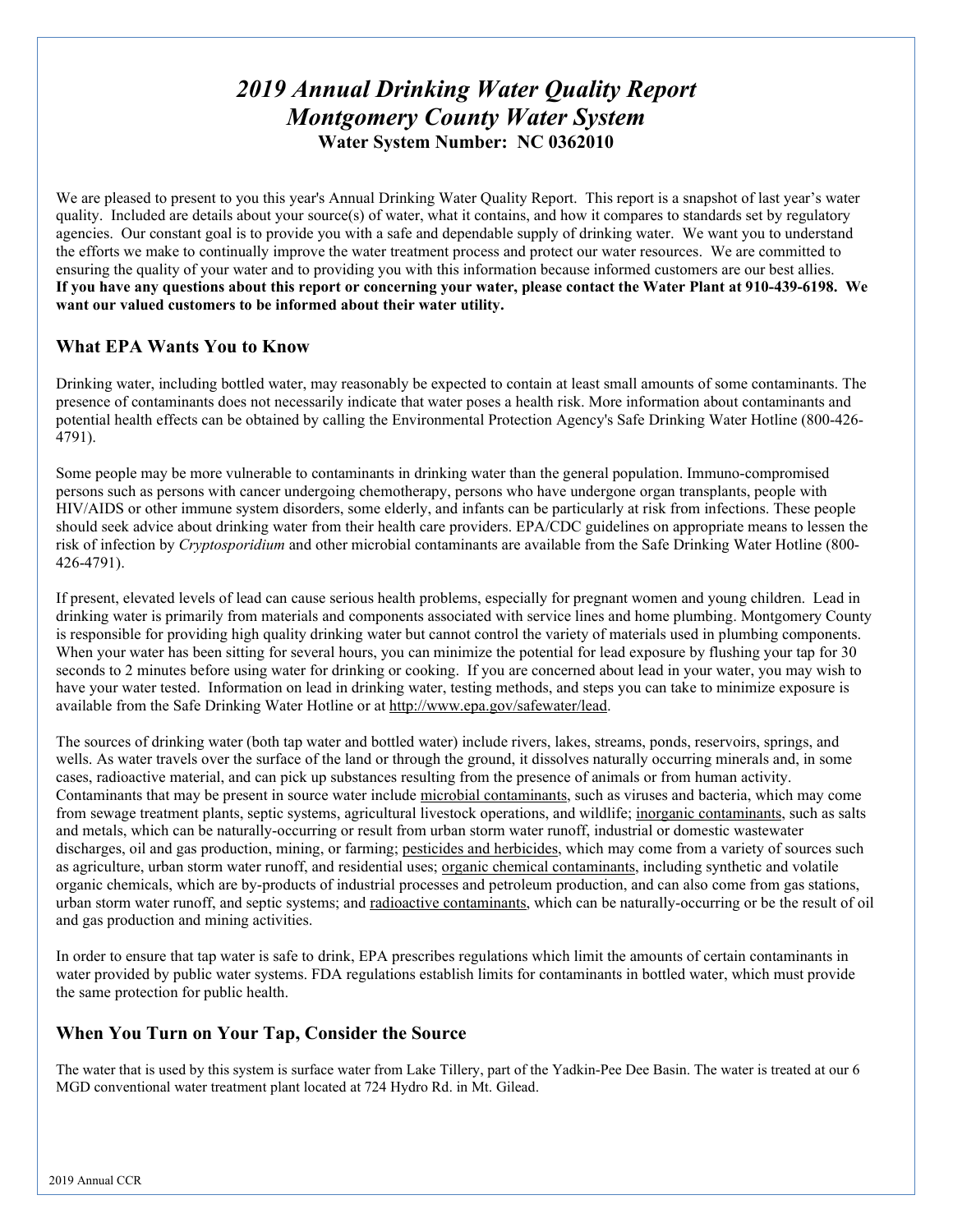# **Source Water Assessment Program (SWAP) Results**

The North Carolina Department of Environment and Natural Resources (DENR), Public Water Supply (PWS) Section, Source Water Assessment Program (SWAP) conducted assessments for all drinking water sources across North Carolina. The purpose of the assessments was to determine the susceptibility of each drinking water source (well or surface water intake) to Potential Contaminant Sources (PCSs). The results of the assessment are available in SWAP Assessment Reports that include maps, background information and a relative susceptibility rating of Higher, Moderate or Lower.

The relative susceptibility rating of each source for Montgomery County was determined by combining the contaminant rating (number and location of PCSs within the assessment area) and the inherent vulnerability rating (i.e., characteristics or existing conditions of the well or watershed and its delineated assessment area). The assessment findings are summarized in the table below:

#### **Susceptibility of Sources to Potential Contaminant Sources (PCSs)**

| <b>Source Name</b> | <b>Susceptibility Rating</b> | <b>SWAP Report Date</b> |
|--------------------|------------------------------|-------------------------|
| Lake Tillery       | Moderate                     | September 2017          |

The complete SWAP Assessment report for Montgomery County Water System may be viewed on the Web at: [www.ncwater.org/pws/swap.](http://www.ncwater.org/pws/swap) Note that because SWAP results and reports are periodically updated by the PWS Section, the results available on this web site may differ from the results that were available at the time this CCR was prepared. If you are unable to access your SWAP report on the web, you may mail a written request for a printed copy to: Source Water Assessment Program – Report Request, 1634 Mail Service Center, Raleigh, NC 27699-1634, or email requests to swap@ncdenr.gov. Please indicate your system name, number, and provide your name, mailing address and phone number. If you have any questions about the SWAP report please contact the Source Water Assessment staff by phone at 919-707-9098.

It is important to understand that a susceptibility rating of "higher" does not imply poor water quality, only the system's potential to become contaminated by PCSs in the assessment area.

# **Violations that Your Water System Received for the Report Year**

During the 2019 compliance period, The County received two minor monitoring violations listed below:

| <b>TT</b> Violation                                           | Explanation                                                                                                                                | Length of Violation          | Steps Taken to correct the violation                                                                                         | Health<br>Effects |
|---------------------------------------------------------------|--------------------------------------------------------------------------------------------------------------------------------------------|------------------------------|------------------------------------------------------------------------------------------------------------------------------|-------------------|
| <b>FLTR</b><br>SINGLE COMB<br><b>EFFLUENT</b><br>(IESWTR/LT1) | Filter bypass caused high<br>effluent turbidity                                                                                            | 3-08-2019 To 3-31-2019       | Filter was taken out of service until issue<br>was resolved                                                                  | None              |
| MCL, LLRA (TTHM)                                              | Single sample event caused<br>LLRA to exceed limit                                                                                         | To<br>7-08-2019<br>7-28-2019 | Flushing program and tank turnover rates<br>were updated to improve turnover in<br>distribution system                       | None              |
| Lead Consumer Notice                                          | LCN not distributed                                                                                                                        | 5-06-2019                    | LCN was distributed                                                                                                          | None              |
| Atrazine                                                      | 2019 Atrazine sample was<br>collected after the due date<br>December 31 2019<br>of<br>resulting in a Monitoring<br>and Sampling Violation. | 1-1-19 to $12-31-19$         | Sample was collected on 1/30/2020 and the<br>results were $\leq 0.001$ mg/l. Well below the<br>Allowable limit of .003 mg/l. | None              |

# **Water Quality Data Tables of Detected Contaminants**

We routinely monitor for over 150 contaminants in your drinking water according to Federal and State laws. The tables below list all the drinking water contaminants that we detected in the last round of sampling for each particular contaminant group. The presence of contaminants does not necessarily indicate that water poses a health risk. **Unless otherwise noted, the data presented in this table is from testing done January 1 through December 31, 2019.** The EPA and the State allow us to monitor for certain contaminants less than once per year because the concentrations of these contaminants are not expected to vary significantly from year to year. Some of the data, though representative of the water quality, is more than one year old.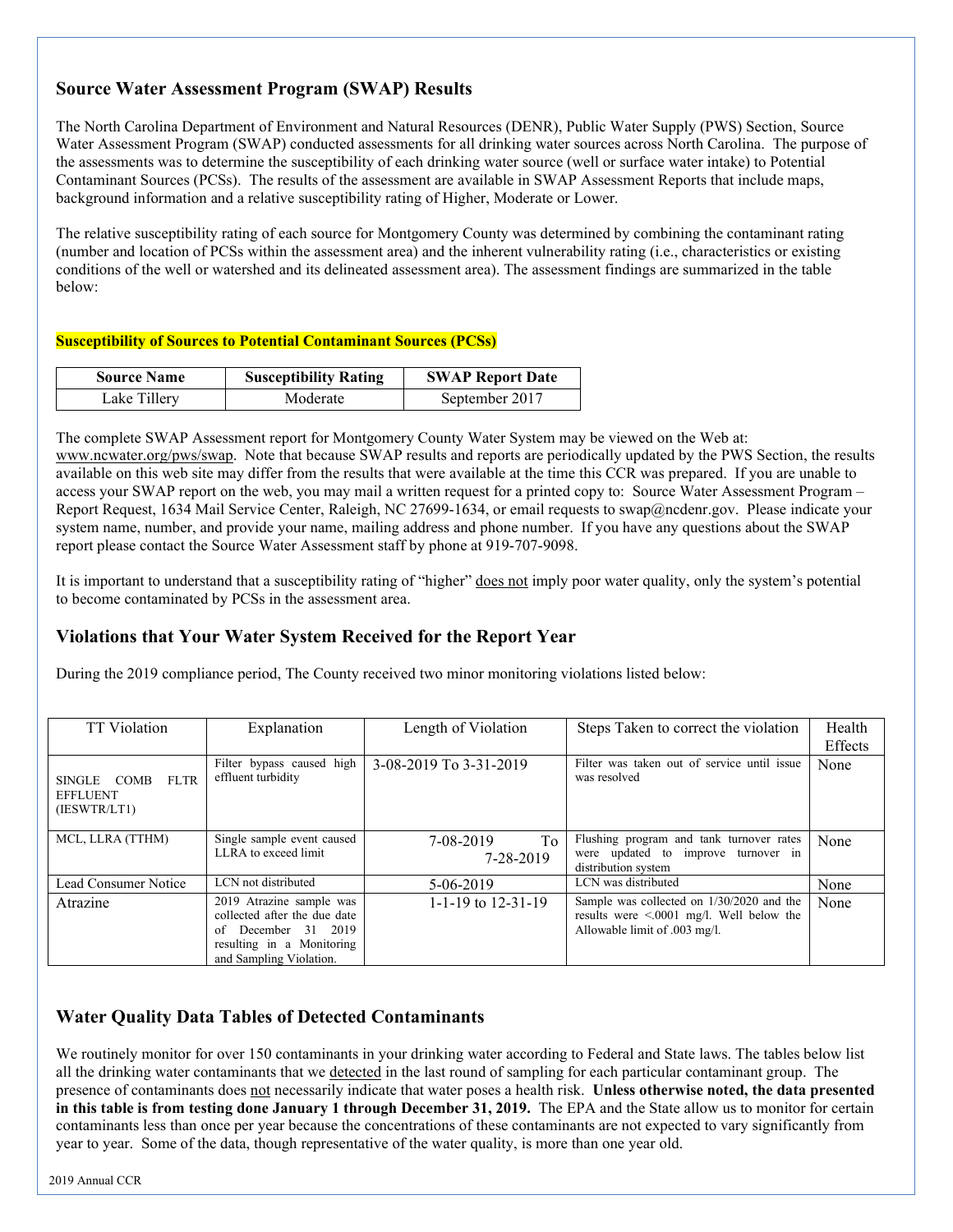Unregulated contaminants are those for which EPA has not established drinking water standards. The purpose of unregulated contaminant monitoring is to assist EPA in determining the occurrence of unregulated contaminants in drinking water and whether future regulations are warranted.

### **Important Drinking Water Definitions:**

*Not-Applicable (N/A*) – Information not applicable/not required for that particular water system or for that particular rule.

*Non-Detects (ND)* - Laboratory analysis indicates that the contaminant is not present at the level of detection set for the particular methodology used.

*Parts per million (ppm) or Milligrams per liter (mg/L)* - One part per million corresponds to one minute in two years or a single penny in \$10,000.

*Parts per billion (ppb) or Micrograms per liter (ug/L)* - One part per billion corresponds to one minute in 2,000 years, or a single penny in \$10,000,000.

*Parts per trillion (ppt) or Nanograms per liter (nanograms/L)* - One part per trillion corresponds to one minute in 2,000,000 years, or a single penny in \$10,000,000,000.

*Parts per quadrillion (ppq) or Picograms per liter (picograms/L)* - One part per quadrillion corresponds to one minute in 2,000,000,000 years or one penny in \$10,000,000,000,000.

*Picocuries per liter (pCi/L)* - Picocuries per liter is a measure of the radioactivity in water.

*Million Fibers per Liter (MFL)* - Million fibers per liter is a measure of the presence of asbestos fibers that are longer than 10 micrometers.

*Nephelometric Turbidity Unit (NTU)* - Nephelometric turbidity unit is a measure of the clarity of water. Turbidity in excess of 5 NTU is just noticeable to the average person.

*Action Level (AL) -* The concentration of a contaminant which, if exceeded, triggers treatment or other requirements which a water system must follow.

*Treatment Technique (TT)* **-** A required process intended to reduce the level of a contaminant in drinking water.

*Maximum Residual Disinfection Level (MRDL)* – The highest level of a disinfectant allowed in drinking water. There is convincing evidence that addition of a disinfectant is necessary for control of microbial contaminants.

*Maximum Residual Disinfection Level Goal (MRDLG)* – The level of a drinking water disinfectant below which there is no known or expected risk to health. MRDLGs do not reflect the benefits of the use of disinfectants to control microbial contaminants.

*Locational Running Annual Average (LRAA)* – The average of sample analytical results for samples taken at a particular monitoring location during the previous four calendar quarters under the Stage 2 Disinfectants and Disinfection Byproducts Rule.

*Maximum Contaminant Level (MCL)* - The highest level of a contaminant that is allowed in drinking water. MCLs are set as close to the MCLGs as feasible using the best available treatment technology.

*Maximum Contaminant Level Goal (MCLG)* - The level of a contaminant in drinking water below which there is no known or expected risk to health. MCLGs allow for a margin of safety.

*Level 1 Assessment - A Level 1 assessment is a study of the water system to identify potential problems and determine (if possible) why total coliform bacteria have been found in our water system.*

### **Tables of Detected Contaminants**

#### **Turbidity\***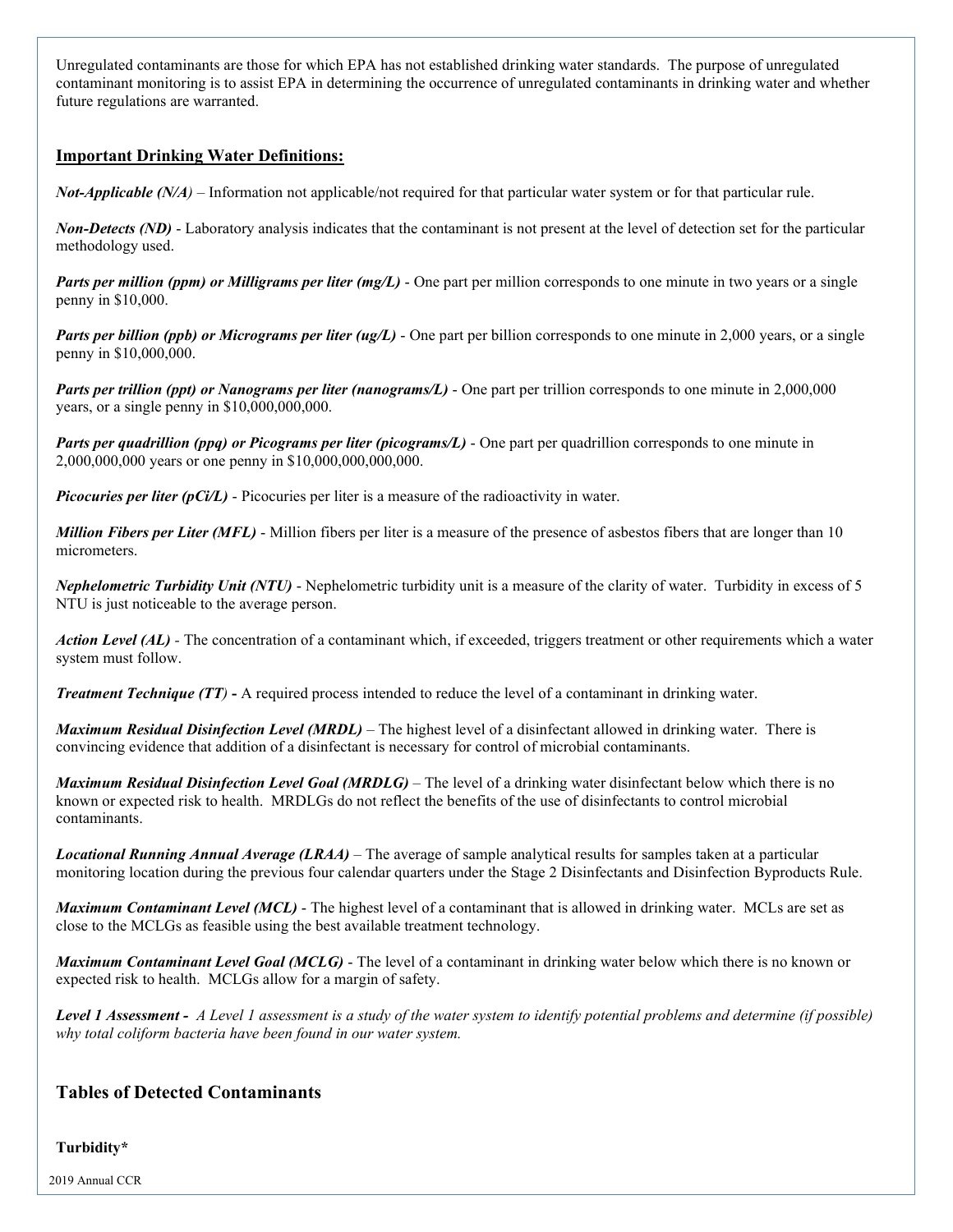| Contaminant (units)                                                                       | Treatment<br>Technique<br>(TT)<br>Violation<br>Y/N | Your Water | MCLG                                                                         | Treatment Technique (TT)<br>Violation if: | Likely Source of<br>Contamination |  |
|-------------------------------------------------------------------------------------------|----------------------------------------------------|------------|------------------------------------------------------------------------------|-------------------------------------------|-----------------------------------|--|
| Turbidity (NTU) - Highest<br>single turbidity measurement                                 | $\mathbf{v}$                                       | 2.19       | N/A                                                                          | Turbidity $> 1$ NTU                       |                                   |  |
| Turbidity (NTU) - Lowest<br>monthly percentage (%) of<br>samples meeting turbidity limits | N                                                  | $95.5\%$   | Less than 95% of monthly turbidity<br>N/A<br>measurements are $\leq 0.3$ NTU |                                           | Soil Runoff                       |  |

 **\*** Turbidity is a measure of the cloudiness of the water. We monitor it because it is a good indicator of the effectiveness of our filtration system. The turbidity rule requires that 95% or more of the monthly samples must be less than or equal to 0.3 NTU.

#### **Inorganics**

| $\overline{\phantom{a}}$ | Year<br>Sampled | MRDL<br>Violation<br>Y/N | Your<br>Water<br>(highest RAA) | LOW | Range<br>High | <b>MRDLG</b> | <b>MRDL</b> | Likely Source of Contamination                                                 |
|--------------------------|-----------------|--------------------------|--------------------------------|-----|---------------|--------------|-------------|--------------------------------------------------------------------------------|
| Fluoride (ppm)           | 2019            | N                        | 0.65                           | .46 | .89           |              | 4.0         | Erosion of natural deposits;<br>water additive which<br>promotes strong teeth; |

#### **Lead and Copper Contaminants**

| Contaminant (units)                           | Sample Date | Your<br>Water | Number of<br>sites found<br>above the AL | MCLG | AL       | Likely Source of Contamination                                          |
|-----------------------------------------------|-------------|---------------|------------------------------------------|------|----------|-------------------------------------------------------------------------|
| Copper (ppm)<br>(90 <sup>th</sup> percentile) | August 2019 | 0.284         |                                          | L.3  | $AL=1.3$ | Corrosion of household plumbing<br>systems; erosion of natural deposits |

#### **Total Organic Carbon (TOC)**

| Contaminant (units)                                      | <b>TT</b><br>Violation<br>Y/N | Your Water<br>(RAA<br>Removal<br>Ratio) | Range<br>Monthly<br>Removal<br>Ratio<br>Low - High | <b>MCLG</b> | ТT        | Likely Source of<br>Contamination       | Compliance Method<br>(Step 1 or $ACC#$ |
|----------------------------------------------------------|-------------------------------|-----------------------------------------|----------------------------------------------------|-------------|-----------|-----------------------------------------|----------------------------------------|
| Total Organic Carbon<br>(removal ratio)<br>(TOC)-TREATED | N                             | 1.28                                    | $1.06 - 1.47$                                      | N/A         | <b>TT</b> | Naturally present in the<br>environment | Step 1                                 |

| <b>STEP 1 TOC Removal Requirements</b> |                                                             |              |      |  |  |  |  |
|----------------------------------------|-------------------------------------------------------------|--------------|------|--|--|--|--|
| Source Water TOC (mg/L)                | Source Water Alkalinity<br>$mg/L$ as CaCO3 (in percentages) |              |      |  |  |  |  |
|                                        | $0 - 60$                                                    | $> 60 - 120$ | >120 |  |  |  |  |
| $> 2.0 - 4.0$                          | 35.0                                                        | 25.0         | 15.0 |  |  |  |  |
| $>4.0 - 8.0$                           | 45.0                                                        | 35.0         | 25.0 |  |  |  |  |
| > 8.0                                  | 50.0                                                        | 40.0         | 30.0 |  |  |  |  |

### **Disinfectant Residuals Summary**